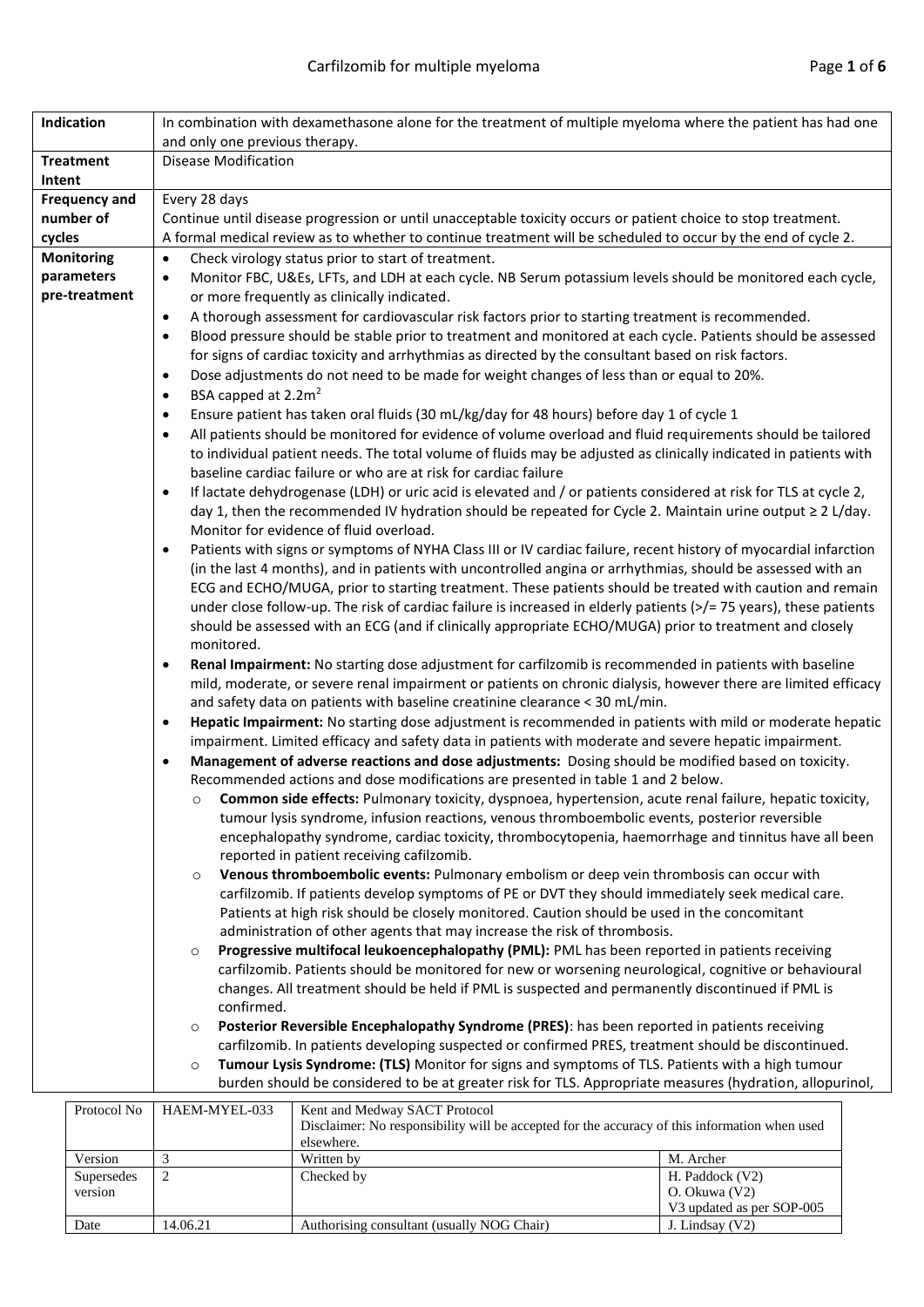|                | rasburicase) must be taken to prevent hyperuricemia as clinically indicated.                                                                                                                                                                                                                                                                                                                      |
|----------------|---------------------------------------------------------------------------------------------------------------------------------------------------------------------------------------------------------------------------------------------------------------------------------------------------------------------------------------------------------------------------------------------------|
|                | Common drug interactions (for comprehensive list refer to BNF/SPC):<br>٠                                                                                                                                                                                                                                                                                                                          |
|                | It is unknown whether carfilzomib is an inducer of CYP1A2, 2C8, 2C9, 2C19 and 2B6 at therapeutic<br>$\circ$<br>concentrations. Caution should be observed when carfilzomib is combined with medicinal products that<br>are substrates of these enzymes, such as oral contraceptives.<br>Caution should be observed when carfilzomib is combined with substrates of P-gp (e.g. digoxin,<br>$\circ$ |
|                | colchicine).                                                                                                                                                                                                                                                                                                                                                                                      |
|                | Carfilzomib may cause fatigue and dizziness; patients should be advised to avoid driving or operating<br>machinery if affected.                                                                                                                                                                                                                                                                   |
|                | Contains 0.3mmols (7 mg) of sodium per mL of reconstituted solution. This should be taken into consideration                                                                                                                                                                                                                                                                                      |
|                | for patients on a controlled sodium diet.                                                                                                                                                                                                                                                                                                                                                         |
| Reference(s)   | SpC accessed online 22.12.20 blueteq form accessed online 22.12.20 https://www.nice.org.uk/guidance/ta657                                                                                                                                                                                                                                                                                         |
|                | Changes made in line with 'SOP for removal of ranitidine on KMCC protocols and on aria regimens'                                                                                                                                                                                                                                                                                                  |
| <b>Funding</b> | NB For funding information, refer to CDF and NICE Drugs Funding List                                                                                                                                                                                                                                                                                                                              |

| Protocol No | HAEM-MYEL-033 | Kent and Medway SACT Protocol<br>Disclaimer: No responsibility will be accepted for the accuracy of this information when used |                           |  |  |  |
|-------------|---------------|--------------------------------------------------------------------------------------------------------------------------------|---------------------------|--|--|--|
|             |               | elsewhere.                                                                                                                     |                           |  |  |  |
| Version     |               | Written by                                                                                                                     | M. Archer                 |  |  |  |
| Supersedes  |               | Checked by                                                                                                                     | H. Paddock (V2)           |  |  |  |
| version     |               |                                                                                                                                | O. Okuwa (V2)             |  |  |  |
|             |               |                                                                                                                                | V3 updated as per SOP-005 |  |  |  |
| Date        | 14.06.21      | Authorising consultant (usually NOG Chair)                                                                                     | J. Lindsay $(V2)$         |  |  |  |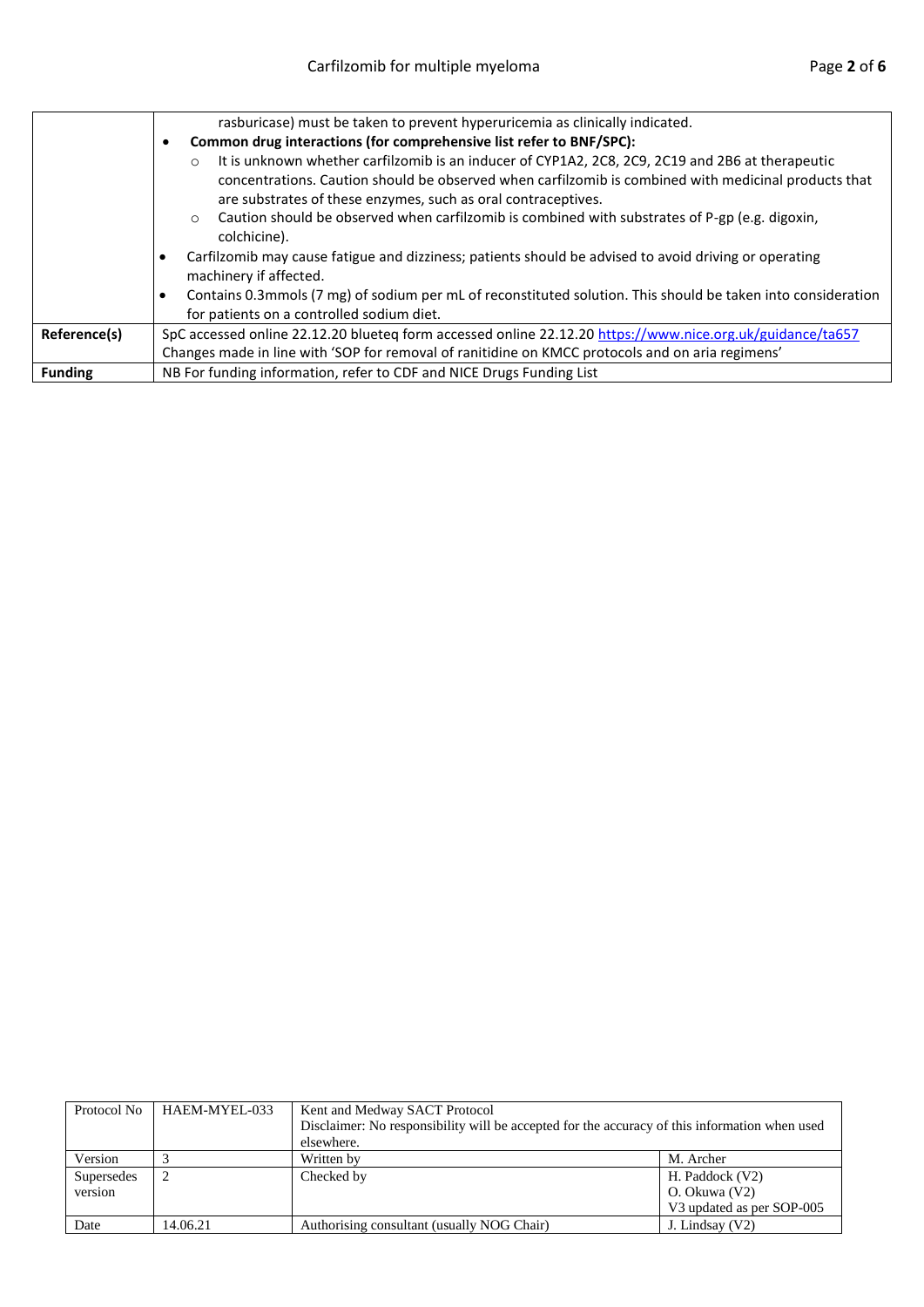## **Table 1 Dose modifications during Carfilzomib treatment**

| <b>Haematologic toxicity</b>                                                                                                                                                                   | <b>Recommended action</b>                                                                                                                                                                                                                                                                                                                                            |
|------------------------------------------------------------------------------------------------------------------------------------------------------------------------------------------------|----------------------------------------------------------------------------------------------------------------------------------------------------------------------------------------------------------------------------------------------------------------------------------------------------------------------------------------------------------------------|
| • Absolute neutrophil count < $0.5 \times 10^9$ /L                                                                                                                                             | • Stop dose<br>- If recovered to $\geq$ 0.5 x 10 <sup>9</sup> /L, continue at same dose level<br>• For subsequent drops to < 0.5 x $10^9$ /L, follow the same recommendations as<br>above and consider 1 dose level reduction when restarting Carfilzomib                                                                                                            |
| • Febrile neutropenia<br>• Absolute neutrophil count < $0.5 \times 10^9$ /L and<br>an oral temperature > 38.5°C or two<br>consecutive readings of > 38.0°C for 2 hours                         | • Stop dose<br>• If absolute neutrophil count returns to baseline grade and fever resolves,<br>resume at the same dose level                                                                                                                                                                                                                                         |
| . Platelet count < $10 \times 10^9$ /L or evidence of<br>bleeding with thrombocytopenia                                                                                                        | • Stop dose<br>- If recovered to $\geq 10 \times 10^9$ /L and/or bleeding is controlled continue at same<br>dose level<br>• For subsequent drops to < 10 x $10^9$ /L, follow the same recommendations as<br>above and consider 1 dose level reduction when restarting Carfilzomib                                                                                    |
| Non-haematologic toxicity (renal)                                                                                                                                                              | <b>Recommended action</b>                                                                                                                                                                                                                                                                                                                                            |
| • Serum creatinine equal to or greater than 2 x<br>baseline; or<br>• Creatinine clearance < 15 mL/min (or<br>creatinine clearance decreases to $\leq$ 50% of<br>baseline) or need for dialysis | • Stop dose and continue monitoring renal function (serum creatinine or<br>creatinine clearance)<br>- Carfilzomib should be resumed when renal function has recovered to within<br>25% of baseline; consider resuming at 1 dose level reduction*<br>• For patients on dialysis receiving Carfilzomib, the dose is to be administered<br>after the dialysis procedure |
| Other non-haematologic toxicity                                                                                                                                                                | <b>Recommended action</b>                                                                                                                                                                                                                                                                                                                                            |
| • All other grade 3 or 4 non-haematologic<br>toxicities                                                                                                                                        | • Stop until resolved or returned to baseline<br>• Consider restarting the next scheduled treatment at 1 dose level reduction                                                                                                                                                                                                                                        |

## **Table 2 Dose level reductions for Carfilzomib**

| Regimen                                                            | Carfilzomib Dose | <b>First Carfilzomib dose Second Carfilzomib</b><br><b>Ireduction</b> | dose reduction      | <b>Third Carfilzomib dose I</b><br><b>Ireduction</b> |
|--------------------------------------------------------------------|------------------|-----------------------------------------------------------------------|---------------------|------------------------------------------------------|
| $\vert$ Carfilzomib and dexamethasone $\vert$ 56 mg/m <sup>2</sup> |                  | 45 mg/m <sup>2</sup>                                                  | $36 \text{ mg/m}^2$ | $27 \text{ mg/m}^2$                                  |

\* If symptoms do not resolve, discontinue Carfilzomib treatment

| Protocol No | HAEM-MYEL-033 | Kent and Medway SACT Protocol                                                                 |                           |  |  |
|-------------|---------------|-----------------------------------------------------------------------------------------------|---------------------------|--|--|
|             |               | Disclaimer: No responsibility will be accepted for the accuracy of this information when used |                           |  |  |
|             |               | elsewhere.                                                                                    |                           |  |  |
| Version     |               | Written by                                                                                    | M. Archer                 |  |  |
| Supersedes  |               | Checked by                                                                                    | H. Paddock (V2)           |  |  |
| version     |               |                                                                                               | O. Okuwa (V2)             |  |  |
|             |               |                                                                                               | V3 updated as per SOP-005 |  |  |
| Date        | 14.06.21      | Authorising consultant (usually NOG Chair)                                                    | J. Lindsay (V2)           |  |  |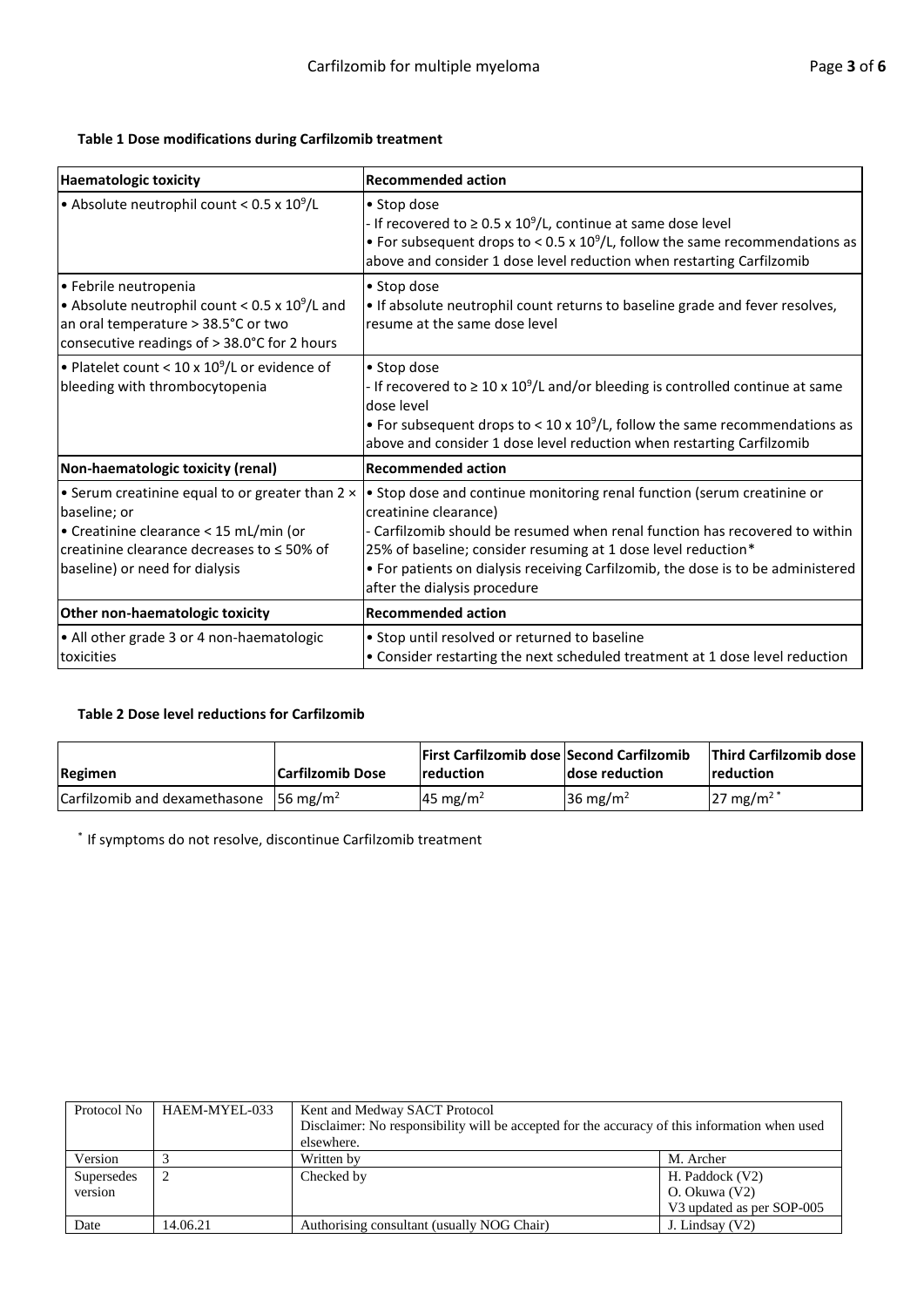## **Cycle 1: 28 days**

| Day            | Drug                    | Dose                                  | Route         | Infusion<br>Duration | <b>Administration Details</b>                                                   |
|----------------|-------------------------|---------------------------------------|---------------|----------------------|---------------------------------------------------------------------------------|
|                | <b>DEXAMETHASONE</b>    | 20 <sub>mg</sub>                      | PO.           |                      | Administer 30 minutes to 4 hours<br>before carfilzomib                          |
|                | Sodium Chloride<br>0.9% | 500ml                                 | IV            | 30 mins              |                                                                                 |
| D <sub>1</sub> | <b>CARFILZOMIB</b>      | 20mg/m <sup>2</sup><br>(max.<br>44mg) | IV            | 30 mins              | In 100ml 5% glucose<br>Flush with 5% glucose before and<br>after administration |
|                | Sodium Chloride<br>0.9% | 500ml                                 | IV            | 30 mins              |                                                                                 |
|                | <b>DEXAMETHASONE</b>    | 20 <sub>mg</sub>                      | PO            |                      | Administer 30 minutes to 4 hours<br>before carfilzomib                          |
|                | Sodium Chloride<br>0.9% | 500ml                                 | IV            | 30 mins              |                                                                                 |
| D <sub>2</sub> | <b>CARFILZOMIB</b>      | 20mg/m <sup>2</sup><br>(max.<br>44mg) | IV            | 30 mins              | In 100ml 5% glucose<br>Flush with 5% glucose before and<br>after administration |
|                | Sodium Chloride<br>0.9% | 500ml                                 | IV            | 30 mins              |                                                                                 |
|                | <b>DEXAMETHASONE</b>    | 20 <sub>mg</sub>                      | PO            |                      | Administer 30 minutes to 4 hours<br>before carfilzomib                          |
|                | Sodium Chloride<br>0.9% | 500ml                                 | IV            | 30 mins              |                                                                                 |
| D <sub>8</sub> | <b>CARFILZOMIB</b>      | 56 $mg/m2$<br>(max.<br>123mg)         | $\mathsf{IV}$ | 30 mins              | In 100ml 5% glucose<br>Flush with 5% glucose before and<br>after administration |
|                | Sodium Chloride<br>0.9% | 500ml                                 | IV            | 30 mins              |                                                                                 |
|                | <b>DEXAMETHASONE</b>    | 20 <sub>mg</sub>                      | PO            |                      | Administer 30 minutes to 4 hours<br>before carfilzomib                          |
| D <sub>9</sub> | Sodium Chloride<br>0.9% | 500ml                                 | IV            | 30 mins              |                                                                                 |
|                | <b>CARFILZOMIB</b>      | 56 $mg/m2$<br>(max.<br>123mg)         | IV            | 30 mins              | In 100ml 5% glucose<br>Flush with 5% glucose before and<br>after administration |
|                | Sodium Chloride<br>0.9% | 500ml                                 | IV            | 30 mins              |                                                                                 |

| Protocol No           | HAEM-MYEL-033 | Kent and Medway SACT Protocol<br>Disclaimer: No responsibility will be accepted for the accuracy of this information when used<br>elsewhere. |                                                               |  |  |  |
|-----------------------|---------------|----------------------------------------------------------------------------------------------------------------------------------------------|---------------------------------------------------------------|--|--|--|
| Version               |               | Written by                                                                                                                                   | M. Archer                                                     |  |  |  |
| Supersedes<br>version |               | Checked by                                                                                                                                   | H. Paddock (V2)<br>O. Okuwa (V2)<br>V3 updated as per SOP-005 |  |  |  |
| Date                  | 14.06.21      | Authorising consultant (usually NOG Chair)                                                                                                   | J. Lindsay $(V2)$                                             |  |  |  |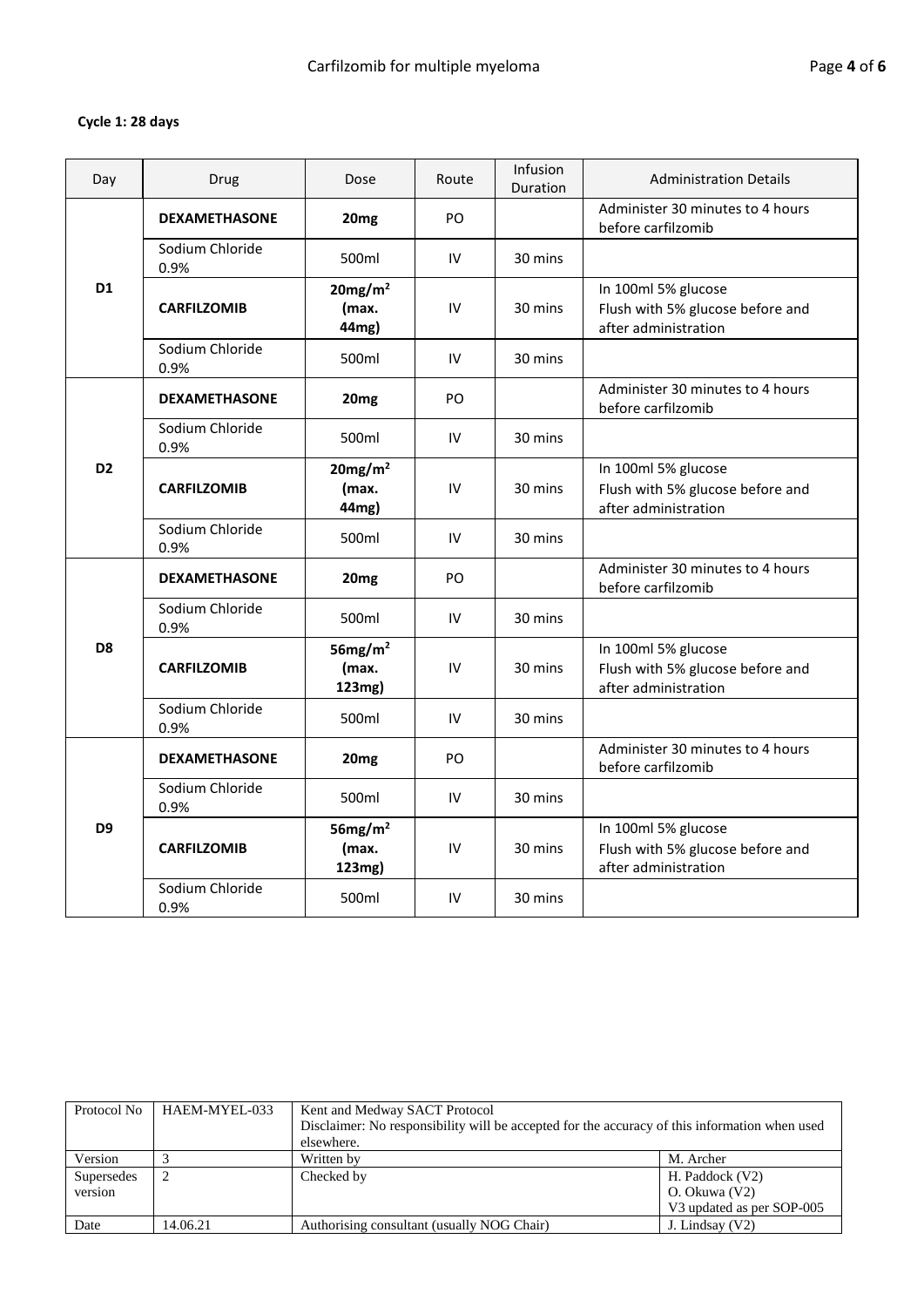| Day             | <b>Drug</b>                              | Dose                          | Route | Infusion<br>Duration                                                                    | <b>Administration Details</b>                                                   |  |
|-----------------|------------------------------------------|-------------------------------|-------|-----------------------------------------------------------------------------------------|---------------------------------------------------------------------------------|--|
|                 | <b>DEXAMETHASONE</b>                     | 20 <sub>mg</sub>              | PO    |                                                                                         | Administer 30 minutes to 4 hours<br>before carfilzomib                          |  |
|                 | Sodium Chloride<br>0.9%                  | 500ml                         | IV    | 30 mins                                                                                 |                                                                                 |  |
| D15             | <b>CARFILZOMIB</b>                       | 56 $mg/m2$<br>(max.<br>123mg) | IV    | 30 mins                                                                                 | In 100ml 5% glucose<br>Flush with 5% glucose before and<br>after administration |  |
|                 | Sodium Chloride<br>0.9%                  | 500ml                         | IV    | 30 mins                                                                                 |                                                                                 |  |
|                 | <b>DEXAMETHASONE</b>                     | 20 <sub>mg</sub>              | PO    |                                                                                         | Administer 30 minutes to 4 hours<br>before carfilzomib                          |  |
|                 | Sodium Chloride<br>0.9%                  | 500ml                         | IV    | 30 mins                                                                                 |                                                                                 |  |
| D <sub>16</sub> | <b>CARFILZOMIB</b>                       | 56 $mg/m2$<br>(max.<br>123mg) | IV    | 30 mins                                                                                 | In 100ml 5% glucose<br>Flush with 5% glucose before and<br>after administration |  |
|                 | Sodium Chloride<br>0.9%                  | 500ml                         | IV    | 30 mins                                                                                 |                                                                                 |  |
| <b>TTO</b>      | Drug                                     | Dose                          | Route |                                                                                         | <b>Directions</b>                                                               |  |
| $\mathbf{1}$    | Dexamethasone                            | 20 <sub>mg</sub>              | PO    | OM to be taken on day 22 and 23.<br>Take with or after food.                            |                                                                                 |  |
|                 | Omeprazole                               | 20 <sub>mg</sub>              | PO    | OD<br>OD for 4 weeks (first cycle only)<br><b>BD</b>                                    |                                                                                 |  |
|                 | Allopurinol                              | 300 <sub>mg</sub>             | PO    |                                                                                         |                                                                                 |  |
|                 | Aciclovir                                | 400 <sub>mg</sub>             | PO    |                                                                                         |                                                                                 |  |
|                 | Metoclopramide                           | 10 <sub>mg</sub>              | PO.   | 10mg up to 3 times a day as required.<br>Do not take for more than 5 days continuously. |                                                                                 |  |
|                 | NB Consider prophylactic anticoagulation |                               |       |                                                                                         |                                                                                 |  |

| Protocol No           | HAEM-MYEL-033 | Kent and Medway SACT Protocol<br>Disclaimer: No responsibility will be accepted for the accuracy of this information when used<br>elsewhere. |                                                               |  |  |  |
|-----------------------|---------------|----------------------------------------------------------------------------------------------------------------------------------------------|---------------------------------------------------------------|--|--|--|
| Version               |               | Written by                                                                                                                                   | M. Archer                                                     |  |  |  |
| Supersedes<br>version |               | Checked by                                                                                                                                   | H. Paddock (V2)<br>O. Okuwa (V2)<br>V3 updated as per SOP-005 |  |  |  |
| Date                  | 14.06.21      | Authorising consultant (usually NOG Chair)                                                                                                   | J. Lindsay $(V2)$                                             |  |  |  |